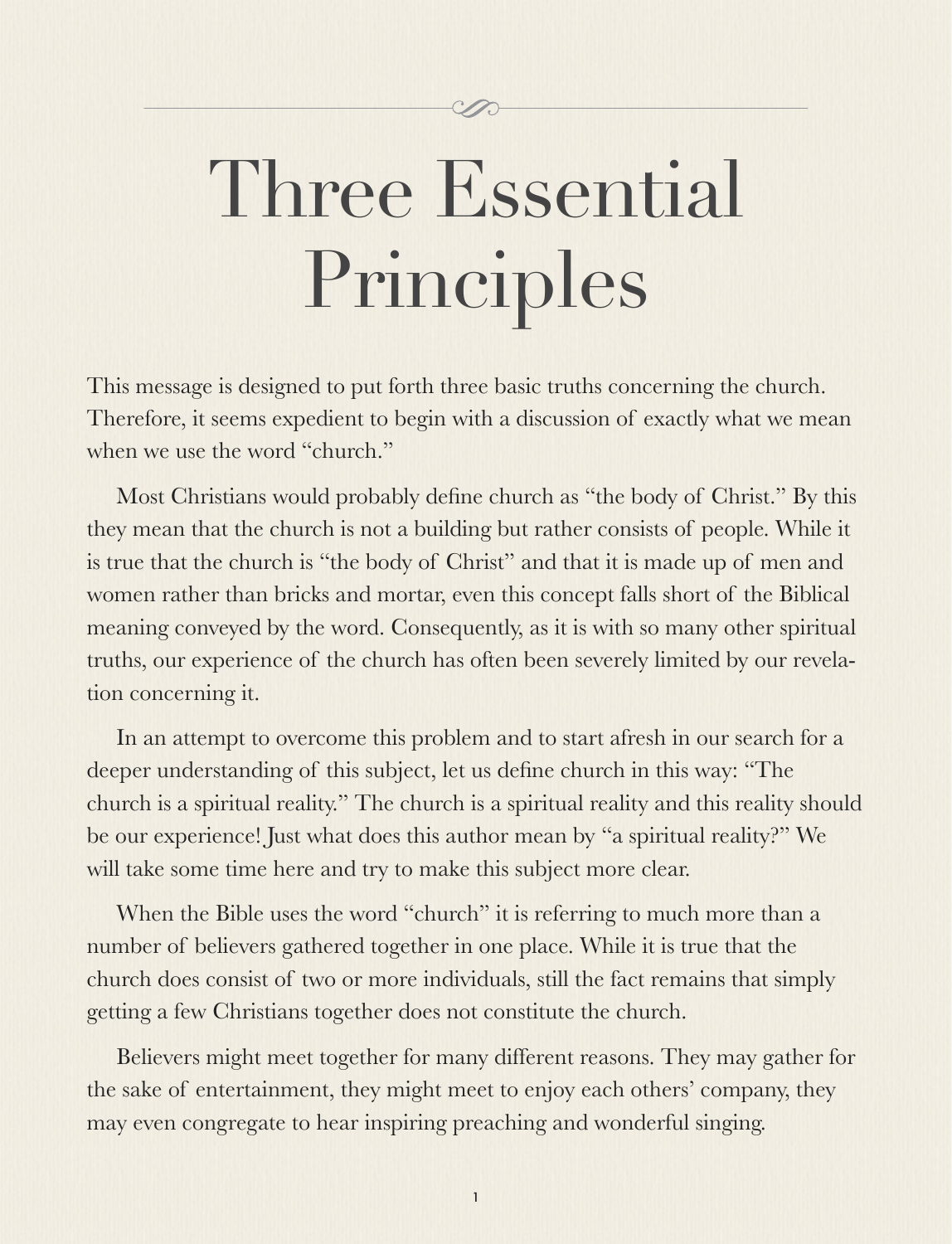But unless these people are actually experiencing the reality of the body of Christ, what they are doing does not qualify as being "church." The fact that many readers will probably not understand what I mean here only serves to underline the scope and severity of the problem at hand.

The church experience happens when Christians come together and the presence of Jesus Christ is manifested in their midst. The church experience occurs when two or more believers enter into the Spirit together. The church experience is realized when men and women are raised up and made to sit together in heavenly places in Christ Jesus (Eph 2:6). The church experience consists of God ministering Himself to and through every member of His body. The church experience is known when God Himself is present among His people.

Such meetings are not meant to be a rare or even nonexistent happening. In the early church, these things appear to have been taken for granted. Genuine spiritual gatherings like this are essential if we are to have what the New Testament calls "church." If these things are not your experience, then I would urge you to take a prolonged, serious, prayerful look at what you are doing which you have thought to be "church."

In this world the church is not an end in itself but only the means to an end. It is precisely at this point that many people make a serious mistake. They often suppose that if their "church" is successful from an earthly standpoint (having crowded meetings, good preaching, a new building etc.) that God is pleased with their efforts.

However, God's pleasure can only be gained when we are accomplishing His purposes. To the extent that what we are doing fulfills His desires, it is approved. To the degree that our activities fail in this area, they are completely useless and are a waste of time.

What then is God's purpose for the church? What is the end He has in view? It is twofold. Firstly, it is to change human beings into His likeness and secondly, to evangelize a perishing world. The spiritual experience of church which we have been describing is the Divinely instituted vehicle to accomplish both of these purposes.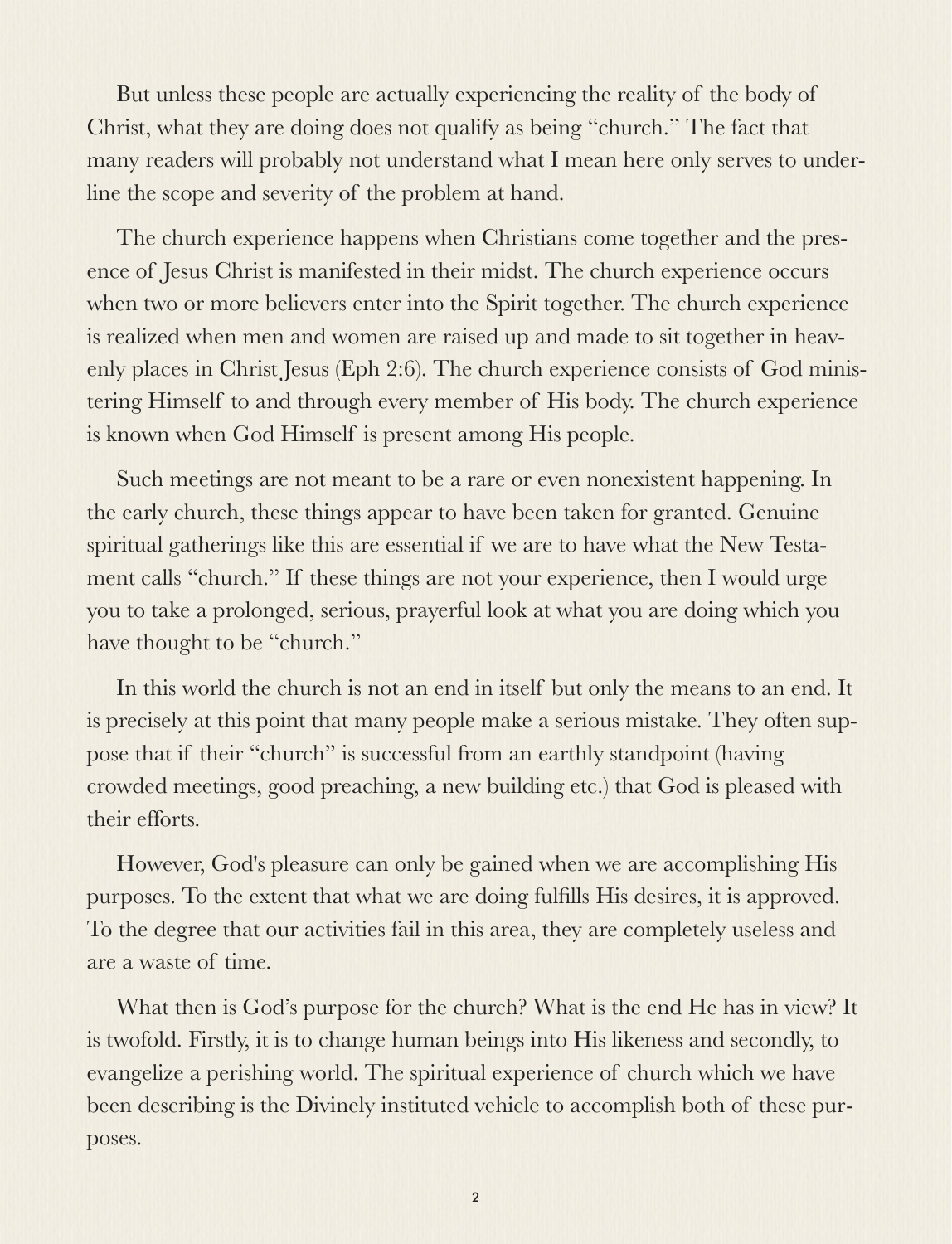The fact that we see so many other methodologies being employed to achieve the same results is simply a further testimony to how far our church experience has fallen from God's original intention.

Concerning the first purpose, the genuine spiritual experience of the body of Christ is the best environment for spiritual growth. God has designed this context as the one which will be the most helpful to us as we grow to maturity. The presence of Jesus being manifested among us as we meet together will truly change our lives.

As He moves within His church, ministering Himself to and through each one, the body is built up properly. It is the supply of "every joint" which "causes growth of the body for the edifying of itself in love" (Eph 4:16).

This life flow between the members is of purely heavenly origin. Natural, human efforts can never achieve the required results. Therefore, such true, spiritual "church" is essential if the job is to be done effectively.

As for the second objective, such an environment is also the best place for evangelism. When believers actually have the presence of God in their midst, when they genuinely enter into the Spirit, when each one has the opportunity to "prophesy," then unbelievers are easily convinced of God's reality (I Cor 14:24,25).

Such an experience puts the gospel beyond the realm of intellectual argument. It can no longer be regarded simply as a fairy tale or theory. Its reality is viewable in the lives of those in the church. What I am advocating here is not a hopeful suggestion. This is something which myself and many others have experienced. It is a reality which is for all of God's people.

With all these things in mind, it seems important to take a little time here and look at three essential principles which, if followed, will go a long way towards producing a true church experience.

Since this subject is so crucial and its impact – both upon ourselves and the unbelieving world – is so profound, it stands to reason that we should carefully and seriously examine how we can more closely approach God's intention. As we do so I beg you, open your heart and your mind to God and allow Him to speak to you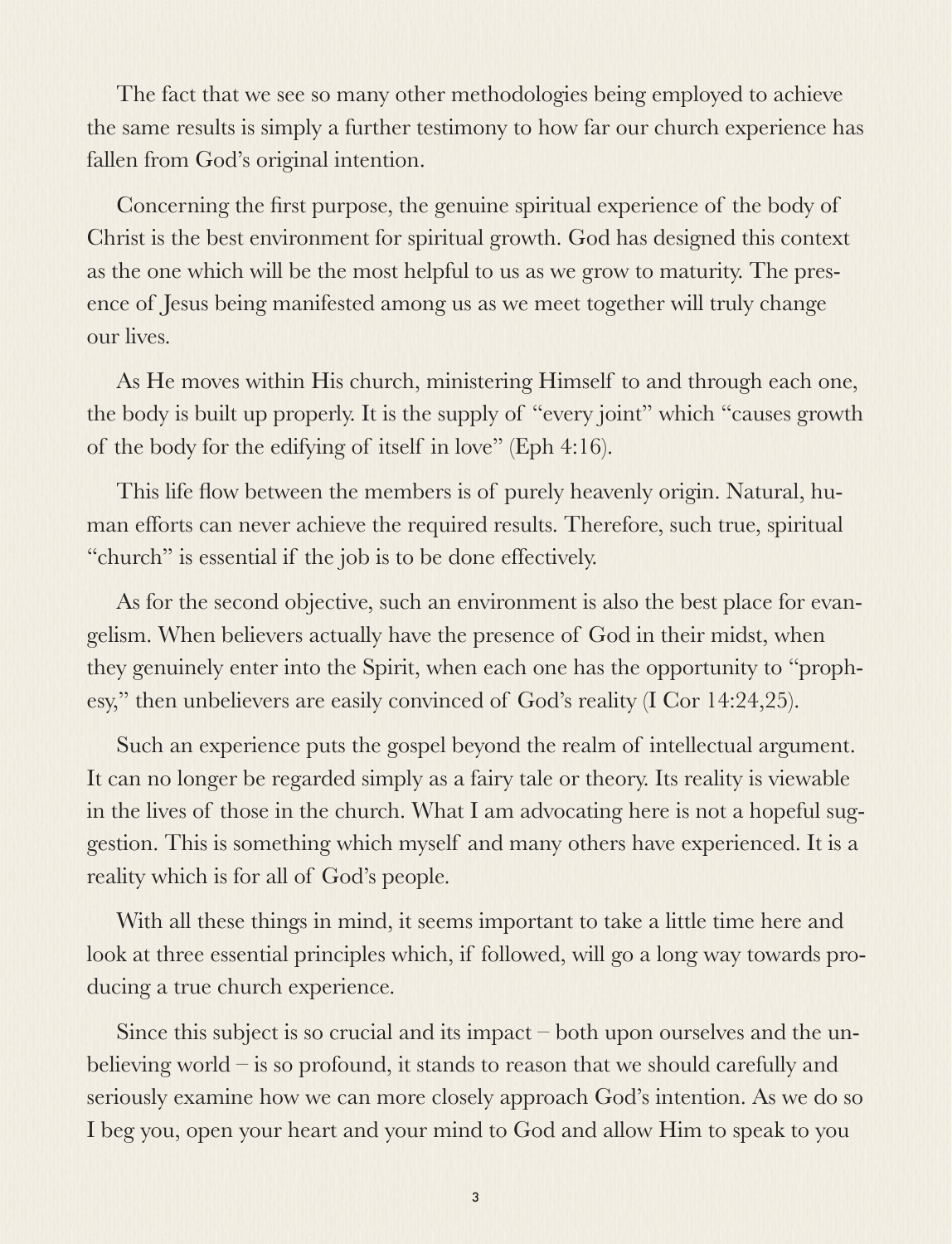through these things. There is no doubt that the truths which we are discussing here have eternal consequences.

# PRINCIPLE NUMBER ONE – LIFE

In order for any body to function it must be living. The members of the body of Jesus Christ therefore must be full of life. This implies several things. Firstly, the people who are considered to be part of church must be born of the Holy Spirit (Jn 3:5). They must be real Christians.

When Jesus came, He manifested God's own life to man (I Jn 1:1). After His resurrection from the grave and His ascension to the right hand of the Father, He poured out the Holy "Spirit of life" (Rm 8:2) into all who believe in His name. If anyone does not have the Holy Spirit within them, they are not a true believer. It is only by the Holy Spirit that anyone can receive God's life.

Secondly, every church member should know what it means to be filled with the Holy Spirit. It is God's will for every Christian to be filled to overflowing with His Spirit. He desires this for us as much as an earthly father wants to feed his own children (Lk 11:11-13).

This is not an experience for a select few. It is the normal, Biblical standard. In fact, we are commanded to be so filled (Eph 5:18). I do not intend here to get involved in a controversy over "the baptism of the Holy Spirit." Neither do I wish to discuss how this "filling" might be manifested.

I only present the following two facts which should be self-evident. Number one, it is God's intention to fill every believer with the Holy Spirit. And number two, it is impossible to be filled with the Spirit of the Most High God and not know it.

Therefore, if your life is devoid of the Spirit, either you have not been truly converted or you have not opened your life sufficiently to God to enjoy what He has for you. If this is your situation, I urge you to humble yourself before Him and seek His face until you know that you are experiencing all that Jesus came to give.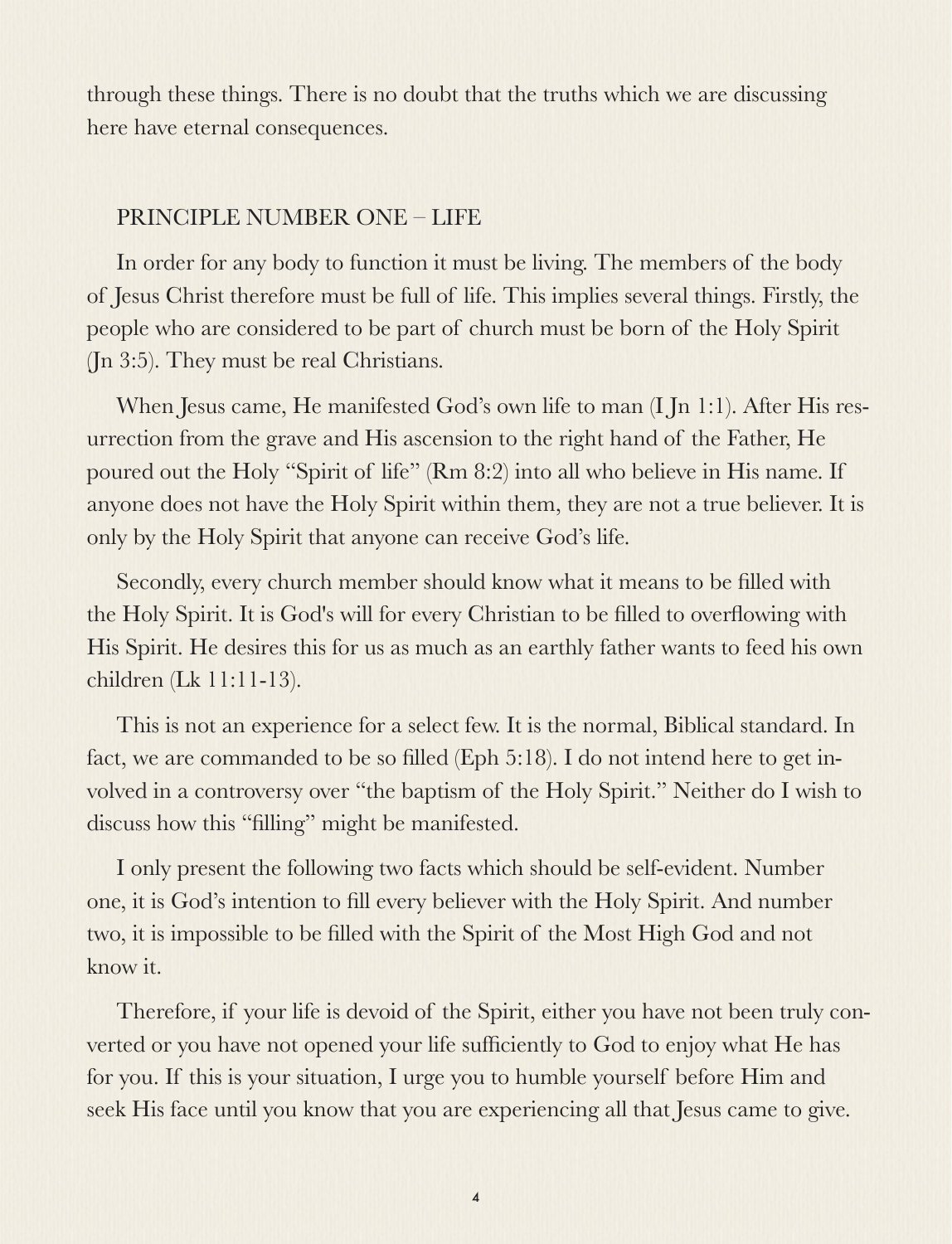Thirdly, every Christian should be continually refilled with the Holy Spirit. This should be our daily, hourly, every minute – in fact our constant – experience. We should walk and live in the Spirit (Gal 5:25).

 Far too many believers are resting their relationship with Jesus on something which happened to them many years ago.

Our past experiences may be very good but they will not support us today. Yesterday's manna will not feed anyone. For our church experience to be truly living, it is absolutely essential that each of the members fill themselves daily with God's life. This means being continually filled with the Holy Spirit.

In order for this to be accomplished, each and every believer must cultivate an intimate, daily, association with Jesus Christ. We can do this by meditating in His word and by praying in the Holy Spirit. Just as we require food each day to live normally, so every Christian should spend adequate time daily communicating with God.

It is not sufficient just to shoot up a quick prayer now and then. Neither is it good enough simply to sit back and get your nourishment from the ministry of others. Every believer must learn how to get spiritual nutrition from God Himself.

No one else can carry you along spiritually. You must apply yourself and diligently seek God on your own. Each one of us should set aside a good, long, undisturbed time every day to commune with Him and enjoy Him. In this way we will be full of His life.

As you can imagine, the experience of each individual will affect all of the others. When each of the members applies himself to be filled with God, the whole church is benefitted. When everyone partakes of this eternal substance and shares it with the rest during their times of fellowship, the church experience of all is enhanced.

Conversely, when the lives of the individual members are lacking, the whole assembly is adversely affected.

All too often the solution to this problem has been to prop up the church with programs, new leadership or other outward things. God's remedy on the other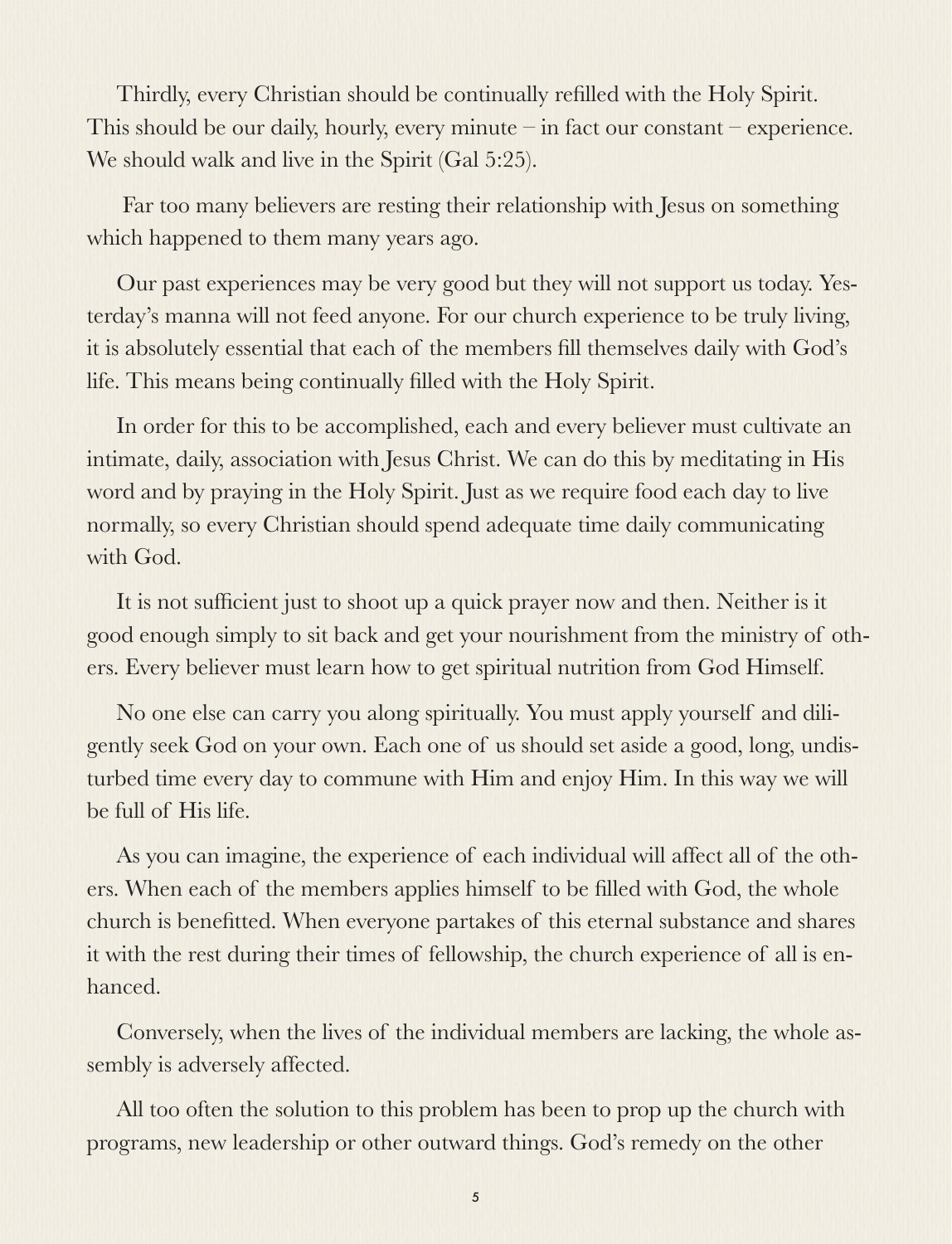hand is for each one to repent of their deadness and return again to a living relationship with Himself.

# PRINCIPLE NUMBER TWO – UNITY

The second principle about which we will speak is that of unity. Again we will begin with the analogy of a human body. If you take a person and cut him into many pieces, this destroys his life. The same is true of Christ's body. Unity is absolutely essential.

Since this is such a vast subject and it is fraught with many difficult considerations, we will for the sake of convenience, break it down into two categories: unity between Christians who meet together and, unity among different meetings of the Church as a whole.

Let us begin our discussion of the first category by stating that unity is not optional. It is God's commandment. We are commanded by God to love others as much as we love ourselves. Such love is only made possible by an intimate relationship with God.

Since God's love for the entire world and individuals in particular is tremendous, as we are in touch with Him, He will supply us to love others. Love is the substance of true unity. While many groups may have uniformity, conformity or even unanimity, only love provides the reality which we are seeking here.

True unity expressed in brotherly love will manifest itself in several ways. Those who have it will be continually seeking to serve others. They will pray for others, build others up in the faith, look for opportunities to help others financially and practically, spend time fellowshipping with others and in general manifest the love which the Father has for them. Such activity will be their daily exercise.

Also such loving people will never be quick to say anything bad about someone else, especially one of their brothers or sisters in Christ. It does not take much imagination to see how greatly our church experience would be elevated if every member practiced this kind of behavior. Church, real church, is made up of this sort of life style. Nothing else qualifies.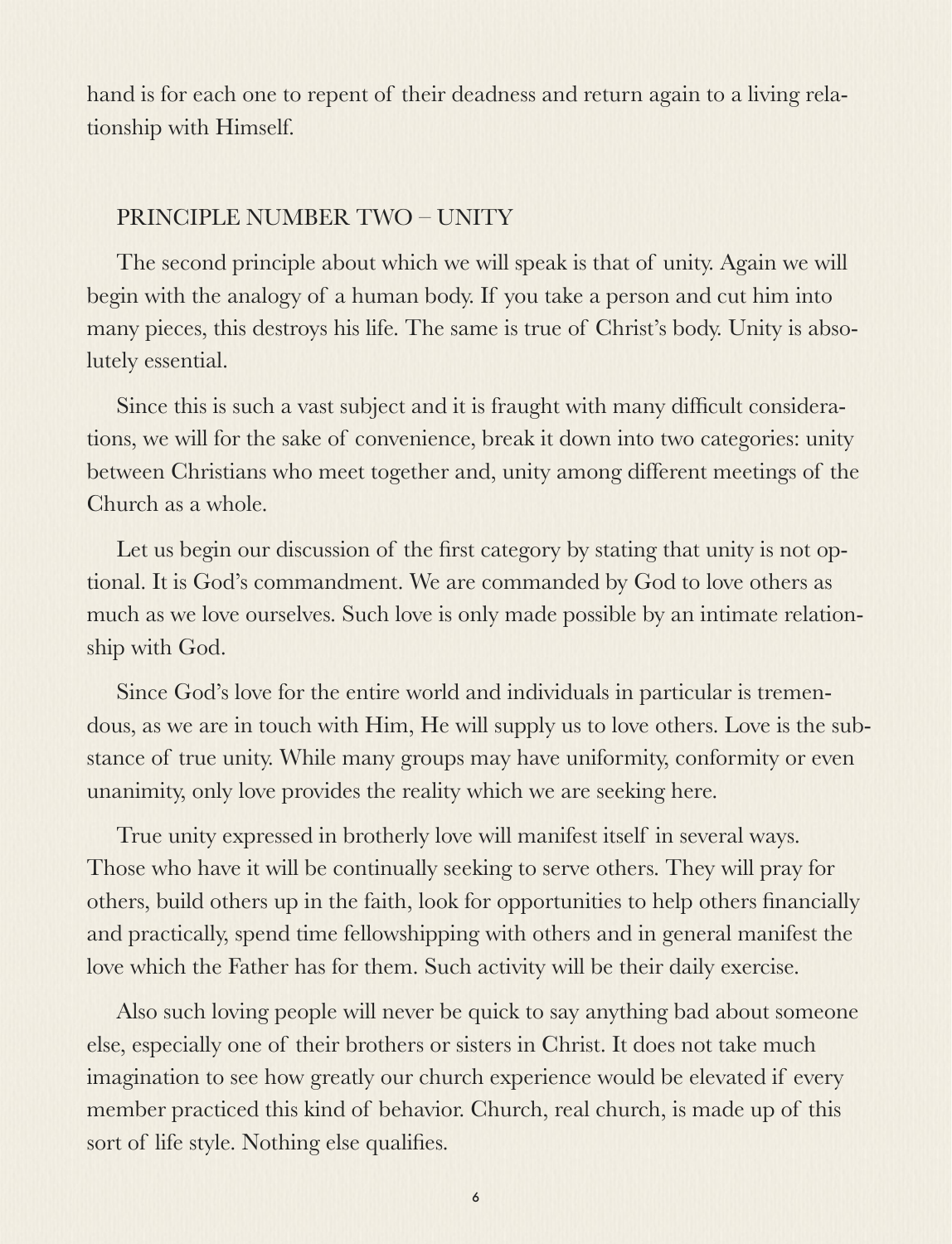Unfortunately, genuine love does not come easily. The fallen nature within man fights against it. Since the opposition to such unity from both within and without is tremendous, this kind of experience must begin with a commitment. It will be necessary for each member of the body to come to a conscious, deliberate decision to love and serve the others unconditionally.

This is absolutely essential! If we leave love only as an option or if we allow our feelings to govern us, the devil will do his work, the flesh will prevail and the church will be damaged.

Therefore, we must make a firm decision to love each other and never allow anything to change it. Once this decision is made, we will find the supernatural supply of God enabling us to follow through with our commitment. In this way, we will begin to experience more of the fullness of Christ in the church.

This then brings us to our second category under consideration which is unity among different church meetings. Here again the answer is brotherly love. To have success in this area we must first be brought by God to see the Church from His point of view.

No doubt as Jesus looks down upon the many different "churches," denominations and sects, He recognizes those who are His own within them. Although He certainly is aware of these divisions and I'm sure that they must grieve His heart, still He sees the members of His one body among them (Eph 4:4).

While man's earthbound vision may be clouded by the proliferation of various Christian groups, Christ from His heavenly vantage point, sees His people – His Church.

Therefore, if we can be brought by God to view His Church the way He sees it, we will no longer be limited by any schisms in the Body. Our love should transcend any man-made separations. Although in this life we will probably never see an end to all the divisions, we can end them in our own hearts.

The more Christians who take this position of love towards all, the better the situation will become. I am not suggesting that we should go and join ourselves to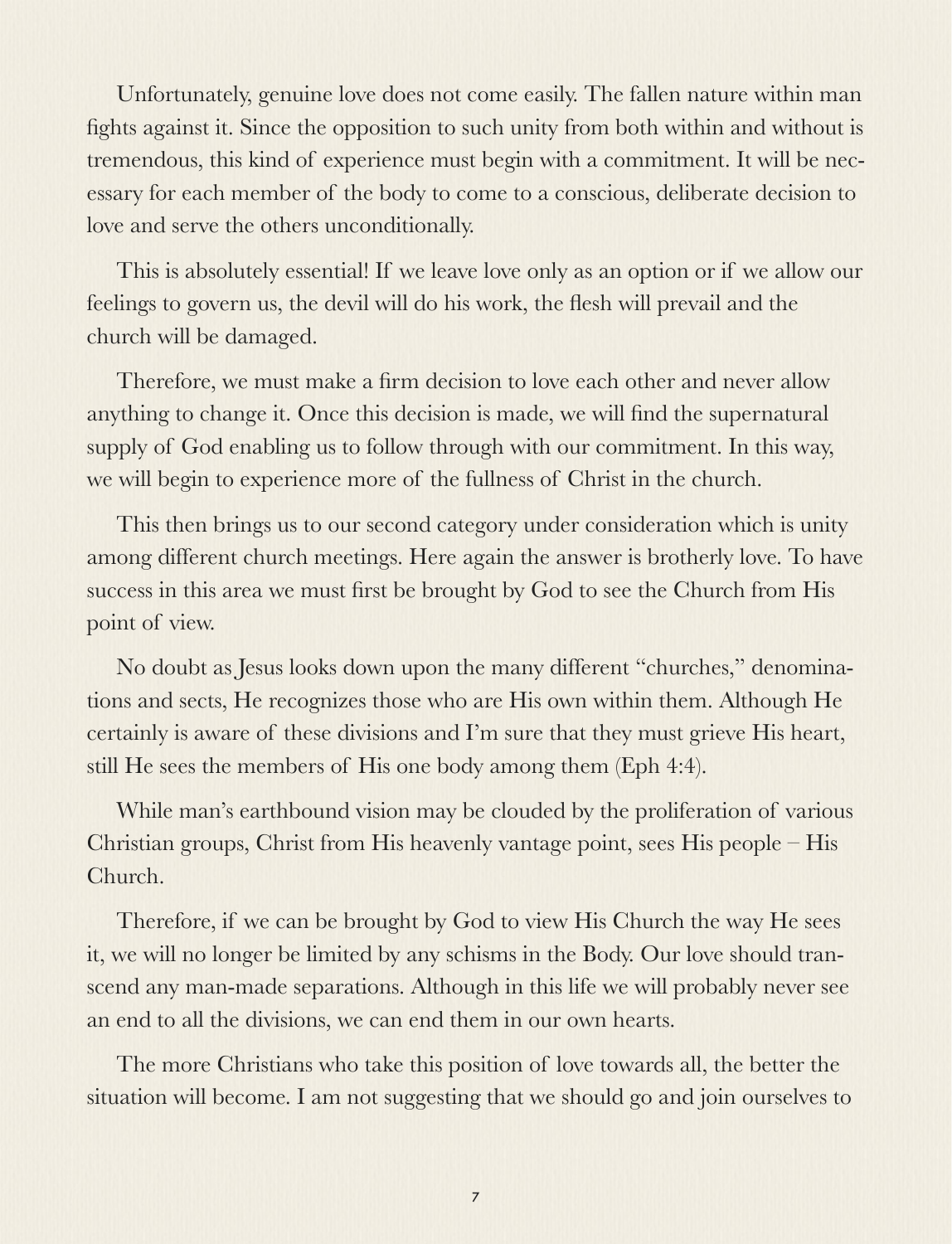groups with which we cannot agree. I am only advocating that we love "with a pure heart fervently" those true believers who are in them (I Pet 1:22).

As we have been seeing, the church is not a place or a group but a spiritual reality which we can experience. Such an experience can penetrate any and all outward barriers. We can have true spiritual relationships and fellowship with believers in all kinds of situations. This is the only real church.

### THE THIRD PRINCIPLE – HEADSHIP

The third principle I would like to mention here is the headship of Jesus Christ. In the New Testament, Paul the apostle warns us about some believers who were "not holding the head" (Col 2:19).

What does this mean? Very simply it indicates that Jesus Christ was not the primary authority in every aspect of their church experience. In our present context it would mean that we have elevated other things (this could include leaders, rituals, doctrines, methods, traditions etc.) to a place which they should not occupy.

The Bible teaches us that God has given Jesus Christ to be "...head over all things to the church, which is His body" (Eph 1:22,23). This word "all" has a very special significance. It means everything!

In another place we read that in all things He is to have the pre-eminence (Col 1:18). Every believer should take this point seriously. Christians must be extremely careful never to displace or nullify Jesus' authority. This is not an insignificant consideration. This concept is crucial for a genuine church experience. The body of Jesus Christ can no more function properly when His authority is replaced or limited than a human being can who is paralyzed or decapitated.

I can think of no other truth that has been more neglected and abused in our modern "churches." I am afraid that if Jesus asserted His rightful authority over many Christian assemblies today, almost every "table" would be overturned.

A discussion of the headship of Christ over His body will of necessity involve two different aspects: His authority over each individual believer and, His leader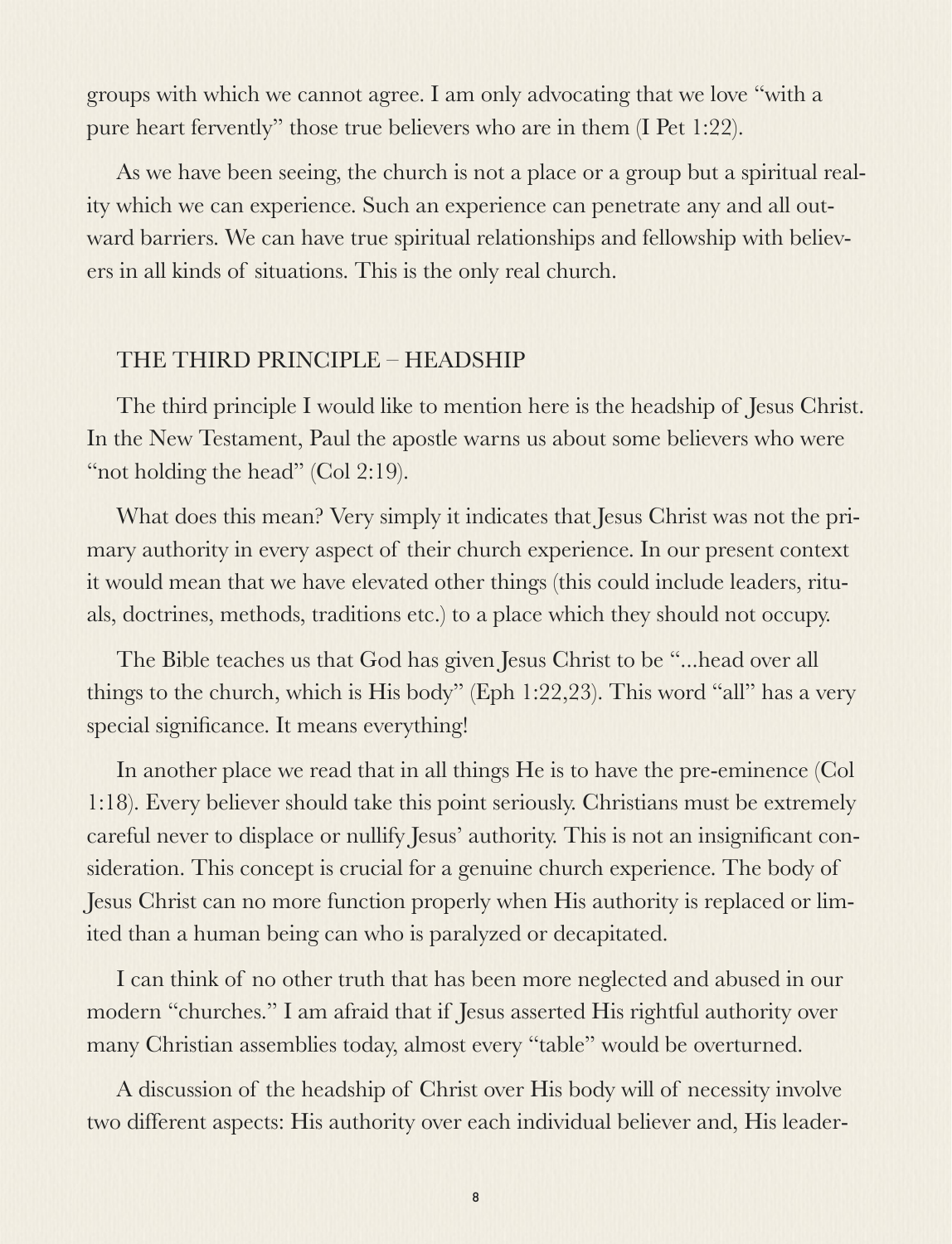ship of the church meetings. To simplify our investigation, we will consider each of these items separately.

To begin, Jesus must be Lord of every Christian. This means that He is to have full control over every aspect of their lives. No area of living should be withheld from Him.

Since in this age, Jesus is not forcibly asserting His authority, we must be willing to let Him reign over us. The only proper position for a believer to be in is one of full submission to the Holy Spirit. When this element is lacking or not completely understood by those with whom we are meeting, our church experience will suffer proportionately.

Serious problems can also be caused by unscriptural human authority. When Christians begin to rely too much on a man or group of men for guidance, their relationship with their true Head is damaged. While we should all be open to receive fellowship, direction and advice from others (especially those who are more mature), if we become dependent upon them or if we follow them instead of our Lord, we are in serious spiritual danger (Jer 17:5).

God's authority flows from the Head to His body. Those who are intimate with Him are often used as channels of this authority. However, no one ever becomes that authority themselves. It does not matter how frequently or how powerfully some member may be used. He or she never gets to be the authority or have their own authority. That position is eternally reserved for the Head.

Therefore, while it is important to be sensitive to the voice of God speaking through others, it is essential that no human being ever takes His rightful place in our lives.

Another difficulty which I fear is very common is that the structure of many Christian groups does not allow for diversity among the individual members. Many times believers are permitted to function only in ways which fit in with the predetermined pattern or format. Perhaps this situation exists because people feel more secure with such uniformity.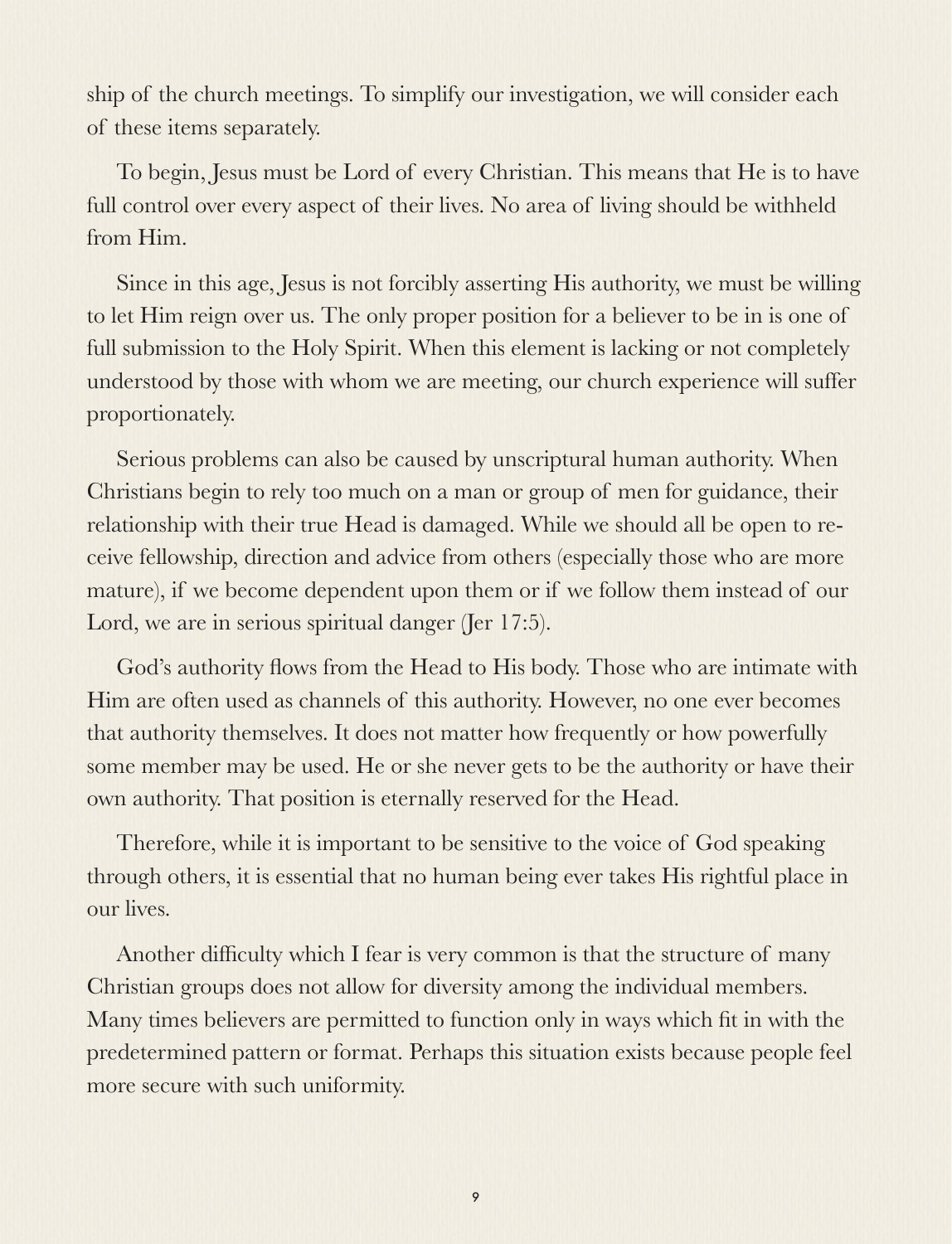However this kind of behavior greatly restricts the authority of Jesus. The result is paralysis and inactivity among the members of His body.

How many Christians are now pursuing things of this world because they have not been allowed to find spiritual fulfillment in the church! How many groups are filled with overfed, yet immature believers who have never learned how to serve others! This sad situation cannot be blamed wholly upon these individuals. All too often such people have been greatly hindered by an earthly, inflexible organization they consider to be the "church."

### CHURCH MEETINGS

These same truths also apply to our church meetings. Jesus wants to lead us in everything we do. When He comes into our midst, He comes as our High Priest to lead us in our worship. If His authority to do so is limited this will dramatically affect the spiritual reality of our gatherings.

Some of the things which can hinder or confine the leadership of our Lord are: preplanned meetings, "platform led" services, religious formalities and the domination of the group by the ministry of one individual. All these things are extremely common in the Church today. Yet all of them serve only to restrict the authority of the Head and stifle our church experience.

Unfortunately many Christians do not realize that Jesus actually could lead church meetings. It may be that the idea has never occurred to them. Possibly some are unsure that such an important task could be done by someone who is... uh, well, invisible. Unfortunately many seem to think it safer to organize something or let someone "qualified" do the leading.

That fact is that Jesus Christ is infinitely capable of directing the meetings of His church. In many cases, we simply haven't given Him the opportunity. Another possibility is that "we" collectively have so little real intimacy with Him that we are unable to sense His authority and are therefore unable to follow His leading in our gatherings.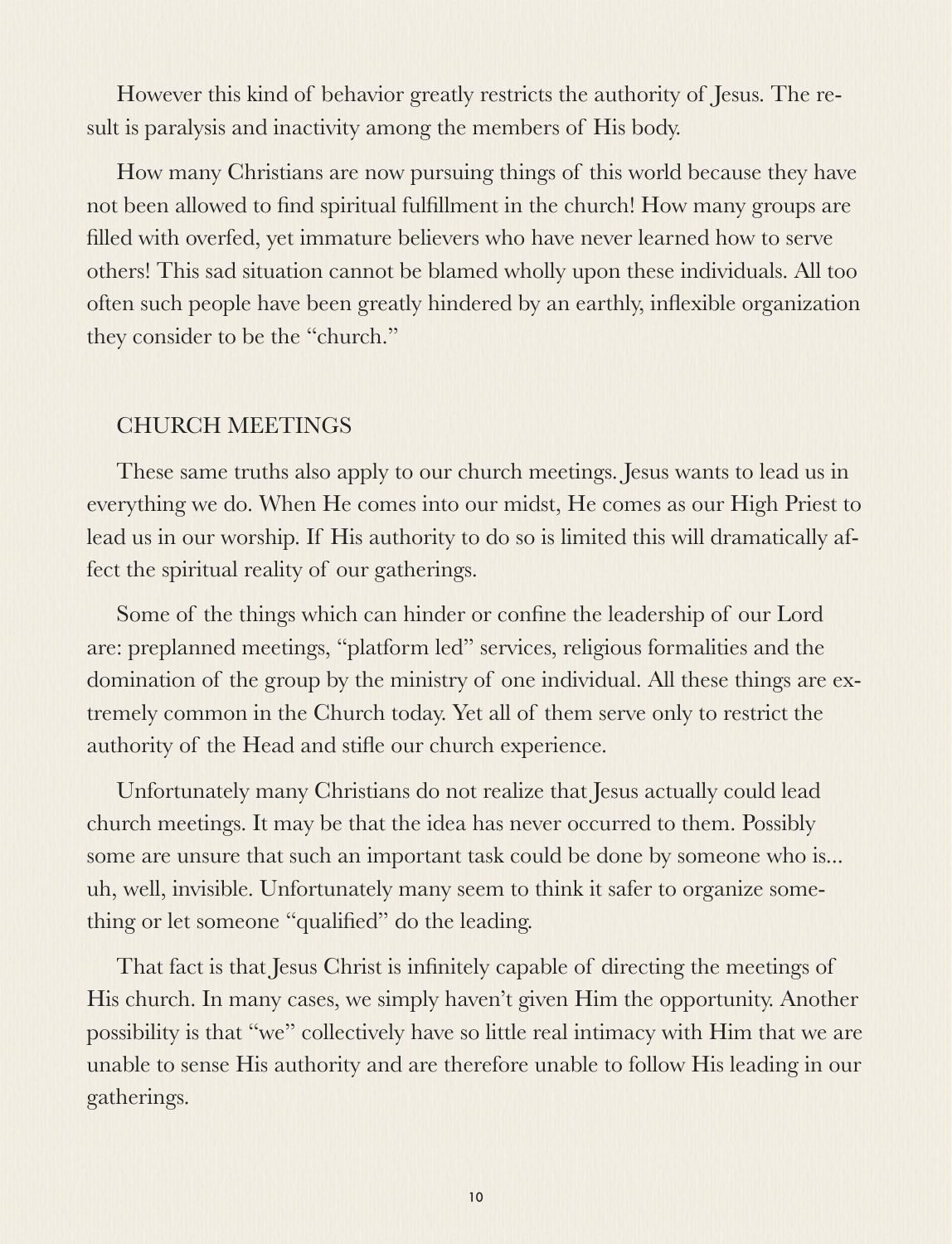A scriptural church meeting is run by the Holy Spirit and provides the opportunity for every member to function. In I Corinthians 14:26 we read that when the church comes together each one can have a psalm, teaching, tongue, revelation or interpretation.

Ephesians 4:16 teaches that it is from the life supply of every part that the body is built up. During a proper church gathering, the Holy Spirit moves among His people and prompts each one to minister their portion of God to the others. In this way every need can be met.

If only the talented ones function, it will greatly limit our experience. On the other hand, when all have the opportunity to share, we can enjoy tremendous fullness.

While some may think that I am speaking against the ministry of gifted men, I am not. However, much of the ministry currently done in church meetings, such as extensive preaching and teaching, probably ought to take place somewhere else. Separate times and places can easily be arranged for such purposes.

Although there certainly is room for preaching and teaching in the church, it should be kept in check so that it does not crowd out the portion of others. (Please read I Cor 14:30,31).

No individual should dominate the assembly with his or her ministry. Paul the apostle did his teaching in the synagogue, in a school, in his own hired house and elsewhere (Acts 19:8,9; 28:30,31).

There is no indication that he took up the majority of every meeting with his messages. His preaching at Troas, which evidently lasted all night, should be understood as an exception created by circumstances. Since he was leaving the next day, he wanted to have as much time as possible to share with them (Acts 20:6-11).

Yes, the ministry of specially anointed individuals should be exercised, but only with due regard for the proper functioning of the regular church meetings.

# **CONCLUSION**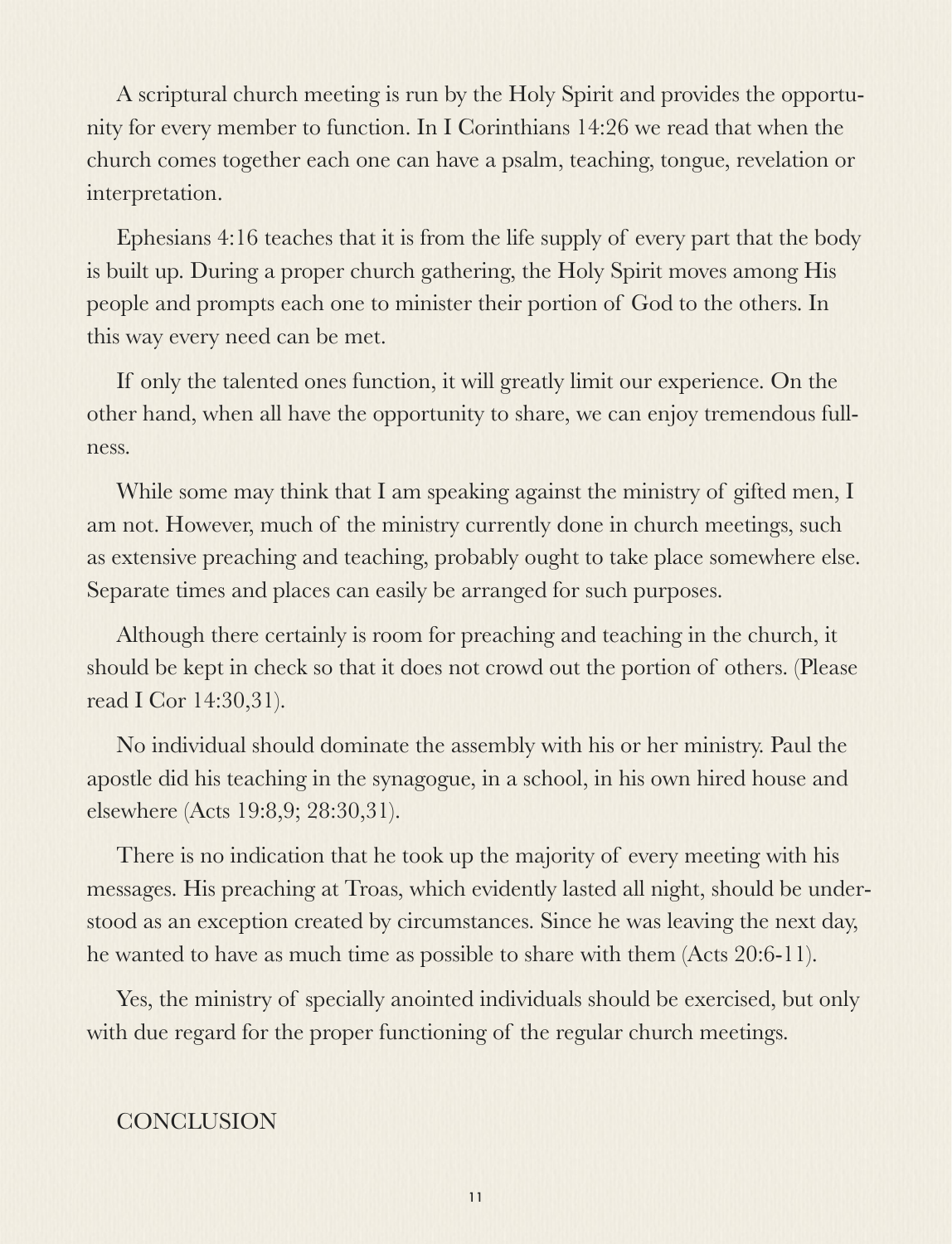In conclusion let me say that the church has strayed a long way from God's intention over the years. A brief comparison of today's situation with the church in the New Testament gives us ample evidence of this fact.

However, this does not mean that our goal of truly spiritual meetings is unattainable. I am confident that to the degree to which we practice the above principles our church experience will be greatly enhanced. Conversely, to the extent that we fail to implement these things we will be limited in our experience of God in our midst.

The church certainly is a spiritual reality. It is equally certain that we can and should be experiencing it as such. The ends which God has in view can only be achieved by His methods. Everything else, no matter how good it may appear from a human point of view is only wood, hay and stubble.

Please remember that success from an earthly standpoint means nothing to God. Large numbers, eloquent preaching, dynamic entertainment and many other things so common among us today do not impress Him. Only that which He Himself initiates will stand the test on Judgement Day.

May God have mercy upon us that we could enter into true spiritual reality in our daily lives and in our church meetings.

By David W. Dyer

This pamphlet is also included in the book "Seeds" and is available free of charge along with many other writings on the website [www.agrainofwheat.com](http://www.agrainofwheat.com)

Other books by this same author:

THY KINGDOM COME LET MY PEOPLE GO! GENUINE SPIRITUAL AUTHORITY (continued on next page)